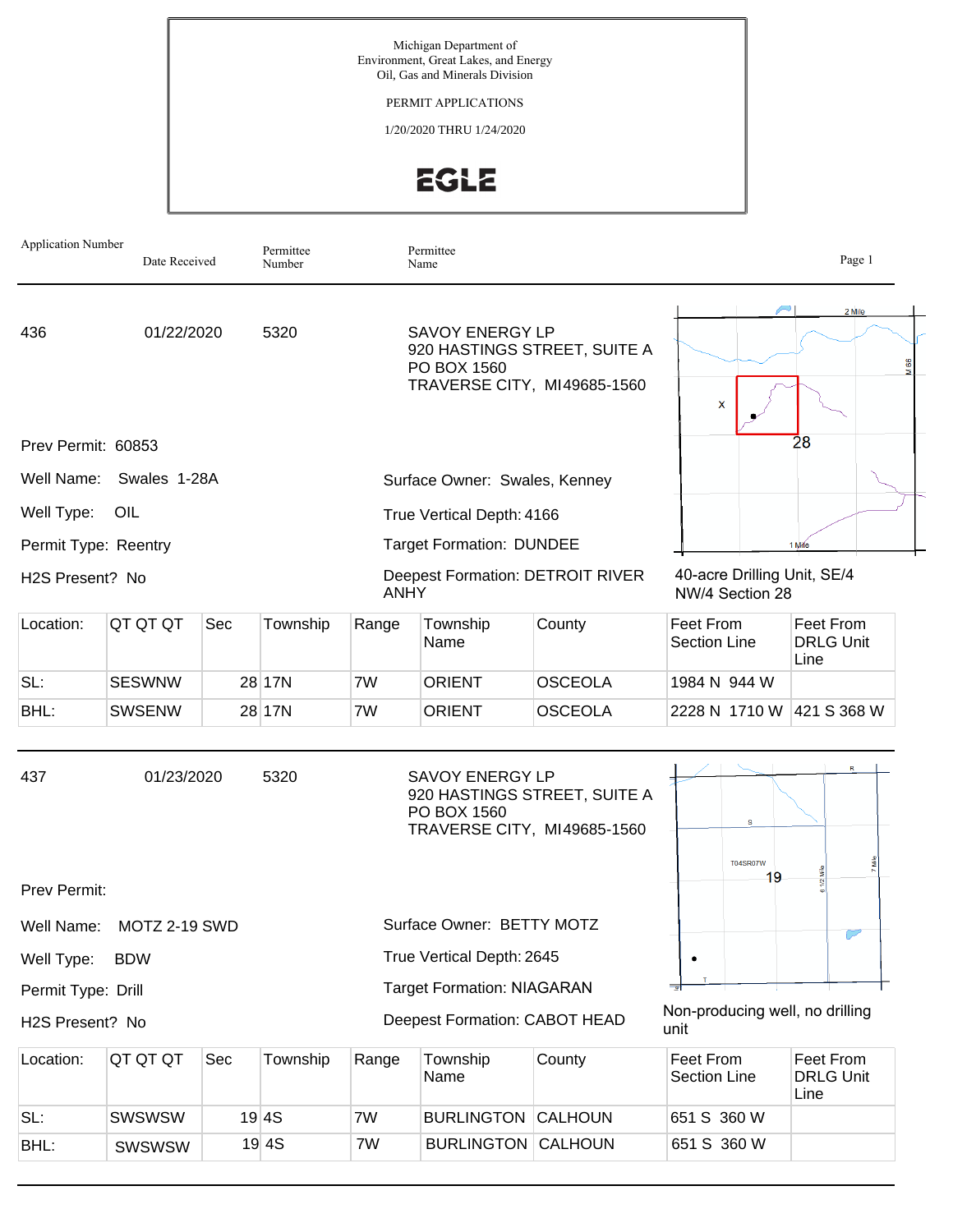|                                  |                                 |                     |          | Michigan Department of<br>PERMIT LIST<br>1/20/2020 THRU 1/24/2020 | Environment, Great Lakes, and Energy<br>Oil, Gas and Minerals Division<br><b>EGLE</b>                |                |                                                                  |                                       |
|----------------------------------|---------------------------------|---------------------|----------|-------------------------------------------------------------------|------------------------------------------------------------------------------------------------------|----------------|------------------------------------------------------------------|---------------------------------------|
| Permit Number                    | <b>Issue Date</b>               | Permittee<br>Number |          | Permittee<br>Name                                                 |                                                                                                      |                | Page 1                                                           |                                       |
| 61470                            | 1/17/2020                       | 5320                |          |                                                                   | <b>SAVOY ENERGY LP</b><br>920 HASTINGS STREET, SUITE A<br>PO BOX 1560<br>TRAVERSE CITY, MI49685-1560 |                |                                                                  |                                       |
|                                  | API Well No: 21-025-62018-00-00 |                     |          |                                                                   |                                                                                                      |                |                                                                  |                                       |
| Prev Permit:                     |                                 |                     |          |                                                                   |                                                                                                      |                | <b>T04SR08W</b>                                                  |                                       |
| Well Name:                       | Replogle 3-3                    |                     |          | and Lalita M.                                                     | Surface Owner: Replogle, Charles L.                                                                  |                |                                                                  |                                       |
| Well Type:<br>Permit Type: Drill | Oil Well                        |                     |          | <b>RIVER</b>                                                      | True Vertical Depth: 3950FT<br><b>Target Formation: TRENTON-BLACK</b>                                |                |                                                                  |                                       |
| H <sub>2</sub> S Present? No     |                                 |                     |          | <b>CHIEN</b>                                                      | Deepest Formation: PRAIRIE DU                                                                        |                | 40-Acre Drilling unit, S/2 NW/4<br>NW/4, N/2 SW/4 NW/4 Section 3 |                                       |
| Location:                        | QT QT QT                        | Sec                 | Township | Range                                                             | Township<br>Name                                                                                     | County         | Feet From<br>Section Line                                        | Feet From<br><b>DRLG Unit</b><br>Line |
| SL:                              | <b>SENWNW</b>                   |                     | 3 4S     | 8W                                                                | <b>ATHENS</b>                                                                                        | CALHOUN        | 1153 N 998 W                                                     |                                       |
| BHL:                             | <b>SENWNW</b>                   |                     | 3 4S     | 8W                                                                | <b>ATHENS</b>                                                                                        | <b>CALHOUN</b> | 1153 N 998 W                                                     | 484 N 330 E                           |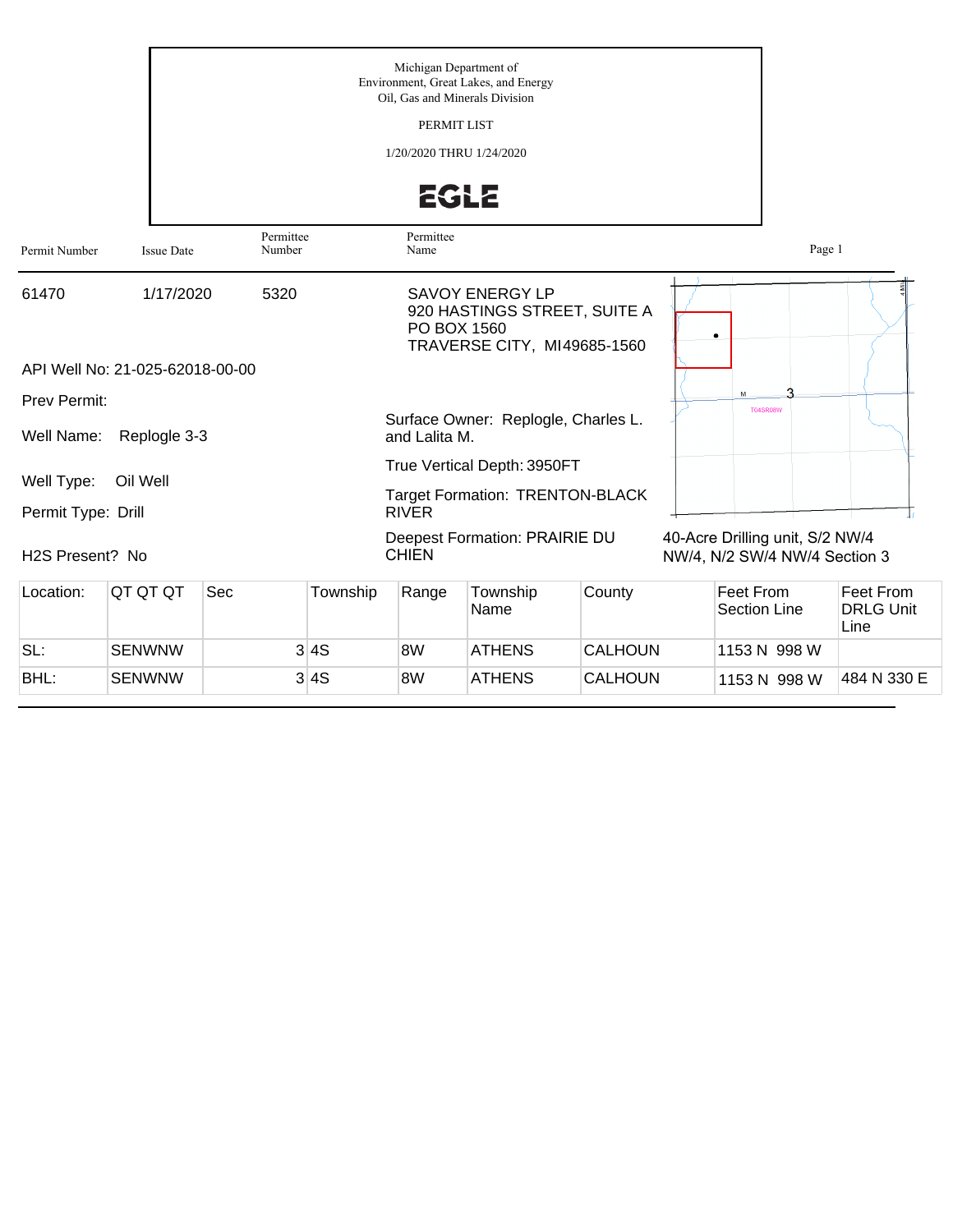Updated Permits

1/20/2020 THRU 1/24/2020

# EGLE

Permit Number Permittee Number Permittee<br>Name Name Page 1

**PLUGGING INSTRUCTIONS ISSUED:**

51042 5280 JORDAN DEVELOPMENT COMPANY LLC 1503 GARFIELD RD NORTH TRAVERSE CITY, MI49696

API Well Number: 21-007-51042-00-00

Well Name: DUNCAN D4-13SWD

Plug Inst. Issue Date: 1/9/2020

| Location | <b>OT OT OT</b> | <b>Sec Township</b> | Range | Township Name | County        | Feet From Section<br>Line | <b>Feet From DRLG</b><br>Unit |
|----------|-----------------|---------------------|-------|---------------|---------------|---------------------------|-------------------------------|
| ISL:     | <b>SWSESE</b>   | $3$ 30N             | 5Ε    | <b>GREEN</b>  | <b>ALPENA</b> | 399 S 662 E               |                               |
| BHL:     | <b>SWSESE</b>   | 13130N              | 5Ε    | <b>GREEN</b>  | <b>ALPENA</b> | 399 S 662 E               |                               |

Comment: App to P&A expires on 10/1/20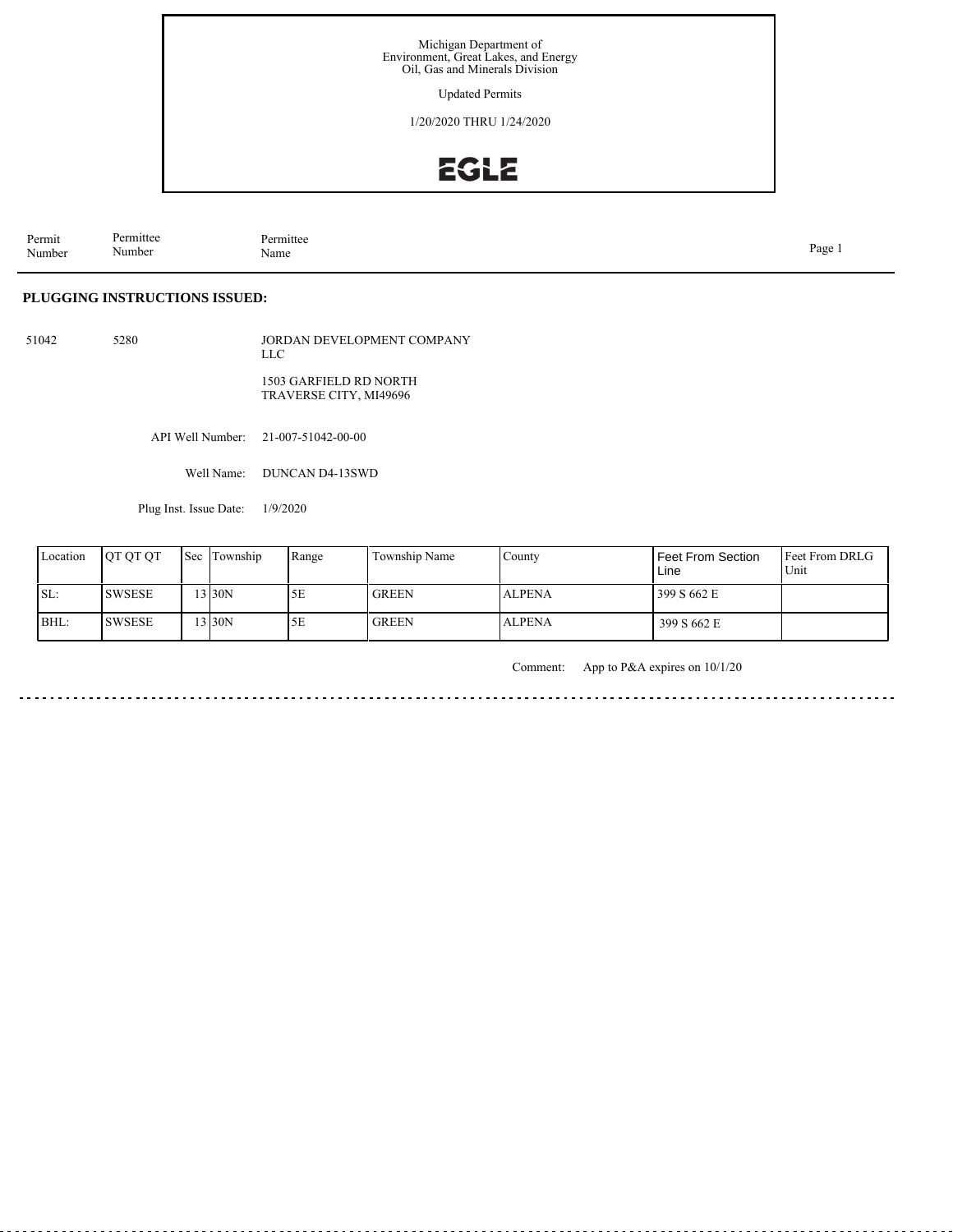Updated Permits

1/20/2020 THRU 1/24/2020

# EGLE

Permit Number Permittee Number Permittee<br>Name Page 2<br>Name

### **RECORD OF WELL PLUGGING:**

| 37318 | 4939 | RAYBURN OIL CO INC    |
|-------|------|-----------------------|
|       |      | 916 South School Road |

Sterling, MI 48659

API Well Number: 21-011-37318-00-00

Well Name: SOMOGY 7-20

Plugging Date: 11/1/2019

| Location | <b>IOT OT OT</b> | Sec Township      | Range | Township Name | County         | Feet From Section<br>Line | <b>IFeet From DRLG</b><br>Unit |
|----------|------------------|-------------------|-------|---------------|----------------|---------------------------|--------------------------------|
| SL:      | ISWNWNW          | 20 <sub>19N</sub> | 4E    | l deep river  | <b>LARENAC</b> | 825 N 330 W               | 495 S 330 W                    |
| BHL:     | ISWNWNW          | 20 <sub>19N</sub> | 14E   | l deep river  | <b>LARENAC</b> | 825 N 330 W               | 495 S 330 W                    |

4568 4077

SCHNELL LOUIS L

3262 EAST BEAVER RD BAY CITY, MI48706

API Well Number: 21-051-04568-00-00

Well Name: LAFURGEY, C.E. & ELIZABETH 1

Plugging Date: 7/19/2019

| Location | <b>OT OT OT</b> | <b>Sec Township</b> | Range | Township Name  | County         | Feet From Section<br>Line | <b>Feet From DRLG</b><br>Unit |
|----------|-----------------|---------------------|-------|----------------|----------------|---------------------------|-------------------------------|
| ISL:     | <b>SESWNE</b>   | 20 17N              | 2E    | <b>BENTLEY</b> | <b>GLADWIN</b> | 330 S 990 W               |                               |
| BHL:     | <b>SESWNE</b>   | 20 17N              | 2E    | <b>BENTLEY</b> | <b>GLADWIN</b> | 330 S 990 W               |                               |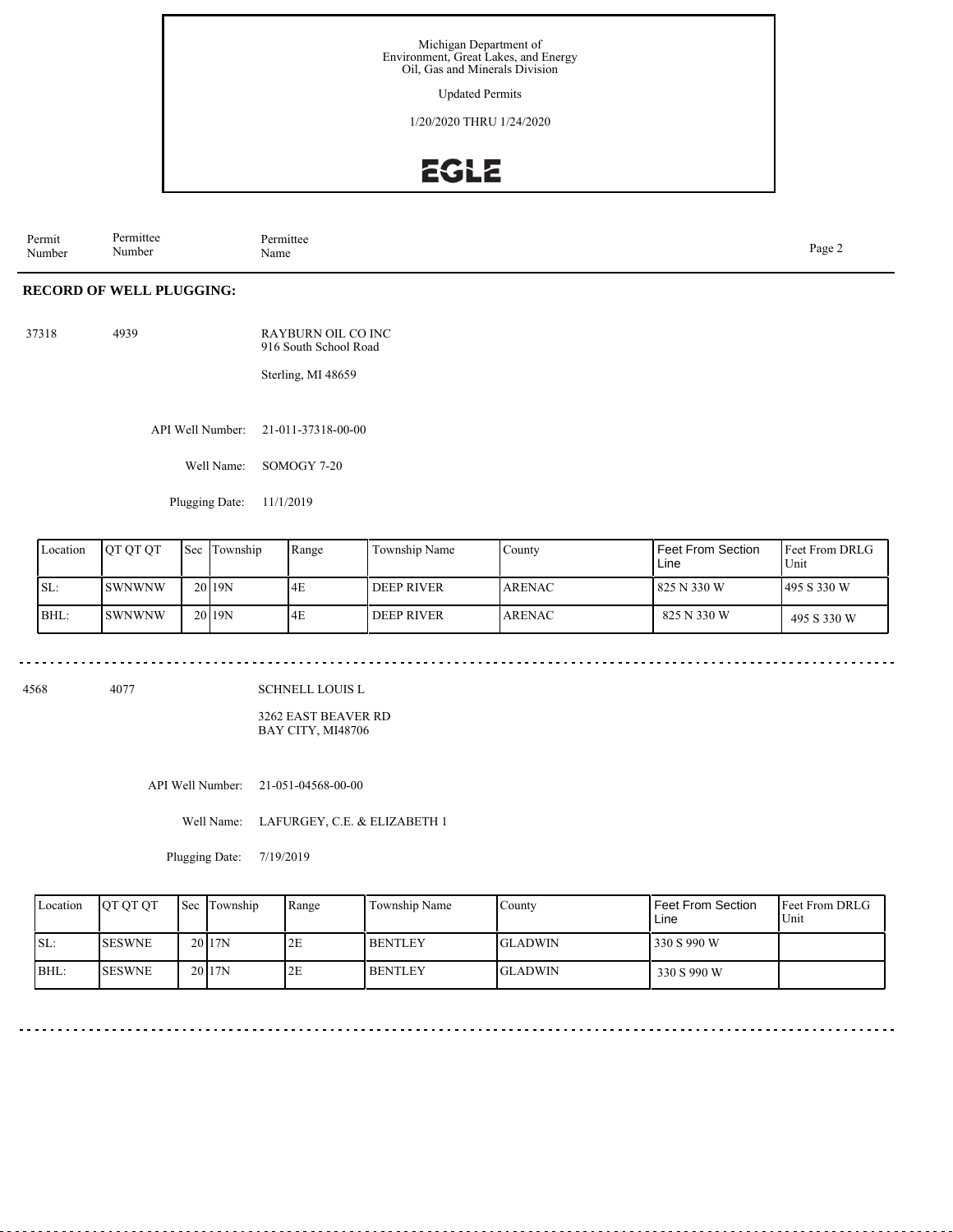Updated Permits

1/20/2020 THRU 1/24/2020

# EGLE

| Permit<br>Number | Permittee<br>Number | Permittee<br>Page 3<br>Name                                        |  |  |  |  |  |
|------------------|---------------------|--------------------------------------------------------------------|--|--|--|--|--|
| 4856             | 4077                | <b>SCHNELL LOUIS L</b><br>3262 EAST BEAVER RD<br>BAY CITY, MI48706 |  |  |  |  |  |
|                  | API Well Number:    | 21-051-04856-00-00                                                 |  |  |  |  |  |
|                  | Well Name:          | SNELLENBERGER, CORA 1                                              |  |  |  |  |  |
|                  | Plugging Date:      | 6/11/2019                                                          |  |  |  |  |  |

| Location | <b>IOT OT OT</b> | <b>Sec</b> | Township  | Range | Township Name  | County         | Feet From Section<br>Line | <b>Feet From DRLG</b><br>Unit |
|----------|------------------|------------|-----------|-------|----------------|----------------|---------------------------|-------------------------------|
| ISL:     | <b>ISWSESW</b>   |            | 16 I 17 N | 2E    | <b>BENTLEY</b> | <b>GLADWIN</b> | 340 S 1010 E              |                               |
| BHL:     | <b>SWSESW</b>    |            | 16 17N    | 2E    | <b>BENTLEY</b> | <b>GLADWIN</b> | 340 S 1010 E              | 340 S 1010 E                  |

4864 4077

SCHNELL LOUIS L

3262 EAST BEAVER RD BAY CITY, MI48706

API Well Number: 21-051-04864-00-00

Well Name: LAFURGEY 2

Plugging Date: 7/8/2019

| Location | <b>OT OT OT</b> | <b>Sec</b> Township | Range | Township Name  | County         | <b>Feet From Section</b><br>Line | <b>Feet From DRLG</b><br>Unit |
|----------|-----------------|---------------------|-------|----------------|----------------|----------------------------------|-------------------------------|
| SL:      | <b>NESWNE</b>   | 2017N               | 2E    | <b>BENTLEY</b> | <b>GLADWIN</b> | 990 S 990 W                      |                               |
| BHL:     | <b>NESWNE</b>   | 20117N              | 2E    | <b>BENTLEY</b> | <b>GLADWIN</b> | 990 S 990 W                      |                               |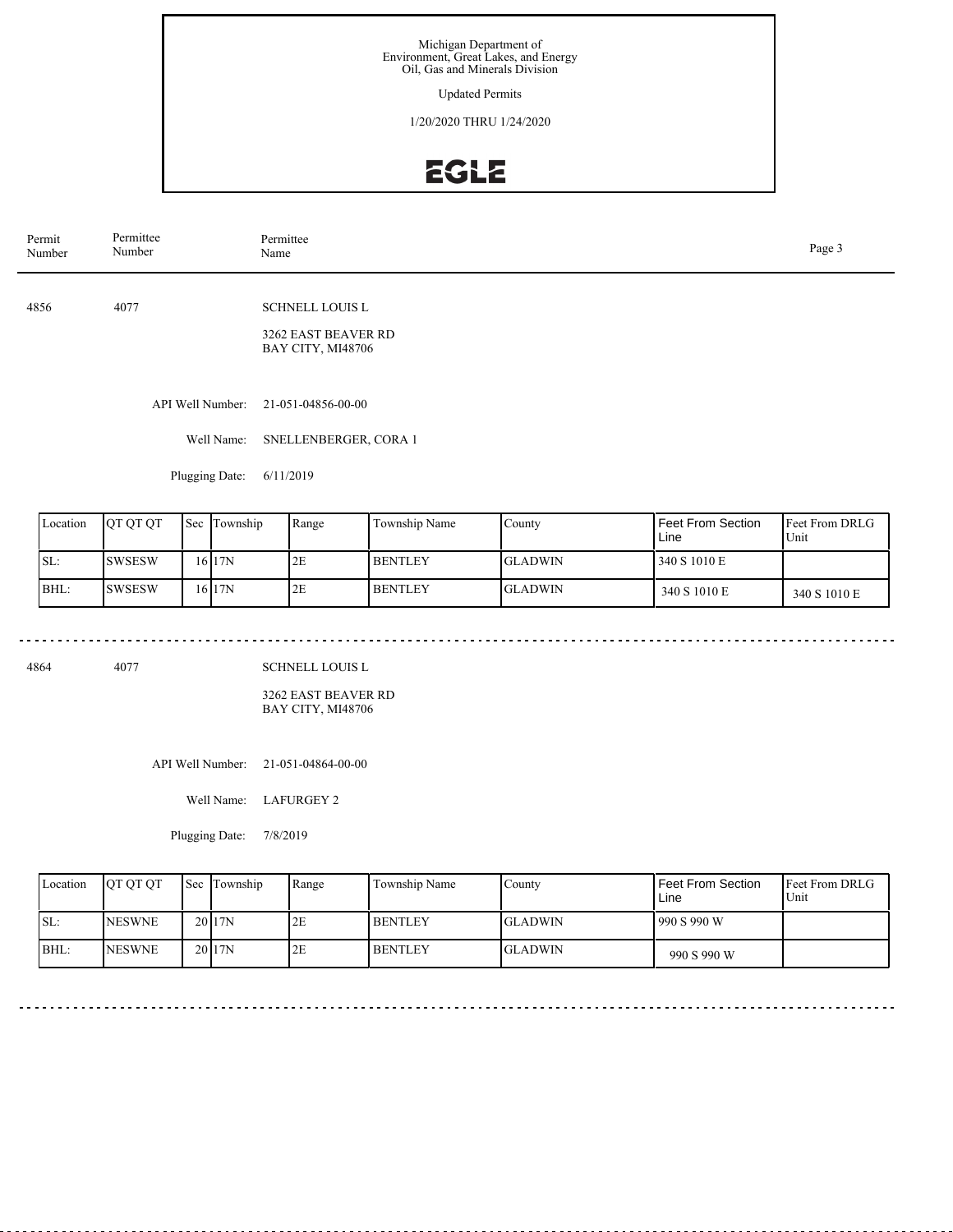Updated Permits

1/20/2020 THRU 1/24/2020

# EGLE

| Permittee<br>Number | Permittee<br>Page 4<br>Name                                                       |                           |  |  |  |  |  |  |
|---------------------|-----------------------------------------------------------------------------------|---------------------------|--|--|--|--|--|--|
| 6515                | TEAM DISPOSAL SYSTEMS L L C<br><b>1587 ENTERPRISE DRIVE</b><br>KALKASKA, MI 49646 |                           |  |  |  |  |  |  |
| API Well Number:    | 21-079-33376-02-00                                                                |                           |  |  |  |  |  |  |
| Well Name:          | KALKASKA TOWNSITE 1-17B                                                           | True Vertical Depth: 6929 |  |  |  |  |  |  |
|                     |                                                                                   |                           |  |  |  |  |  |  |

Plugging Date: 9/27/2019

<u>. . . . . . . .</u>

| Location | IOT OT OT     | <b>Sec</b> | Township | Range | Township Name   | County          | Feet From Section<br>Line | <b>Feet From DRLG</b><br>Unit |
|----------|---------------|------------|----------|-------|-----------------|-----------------|---------------------------|-------------------------------|
| ISL:     | <b>NWSENW</b> |            | 16 27N   | 7W    | <b>KALKASKA</b> | <b>KALKASKA</b> | 1118 S 1070 E             |                               |
| BHL:     | <b>NESENE</b> |            | 17 27N   | 7W    | <b>KALKASKA</b> | <b>KALKASKA</b> | 935 S 66 E                | 385 N 1254 W                  |

46270 25

<u>o dia dia dia dia</u>

DELTA OIL CO INC

125 WINDSOR DR STE 101 OAK BROOK, IL 60523

<u>a da da da da</u>

API Well Number: 21-119-46270-00-00

Well Name: VIENNA A4-10

Plugging Date: 7/1/2019

| Location | <b>IOT OT OT</b> | l Sec | Township  | Range | Township Name | County              | <b>Feet From Section</b><br>Line | <b>IFeet From DRLG</b><br>Unit |
|----------|------------------|-------|-----------|-------|---------------|---------------------|----------------------------------|--------------------------------|
| ISL:     | <b>ISWNENE</b>   |       | 10 I 31 N | ΙE    | <b>VIENNA</b> | <b>IMONTMORENCY</b> | 1675 N 870 E                     | 1443 S 436 W                   |
| BHL:     | <b>ISWNENE</b>   |       | 10 31 N   | ΙE    | <b>VIENNA</b> | <b>MONTMORENCY</b>  | 675 N 870 E                      | 443 S 436 W                    |